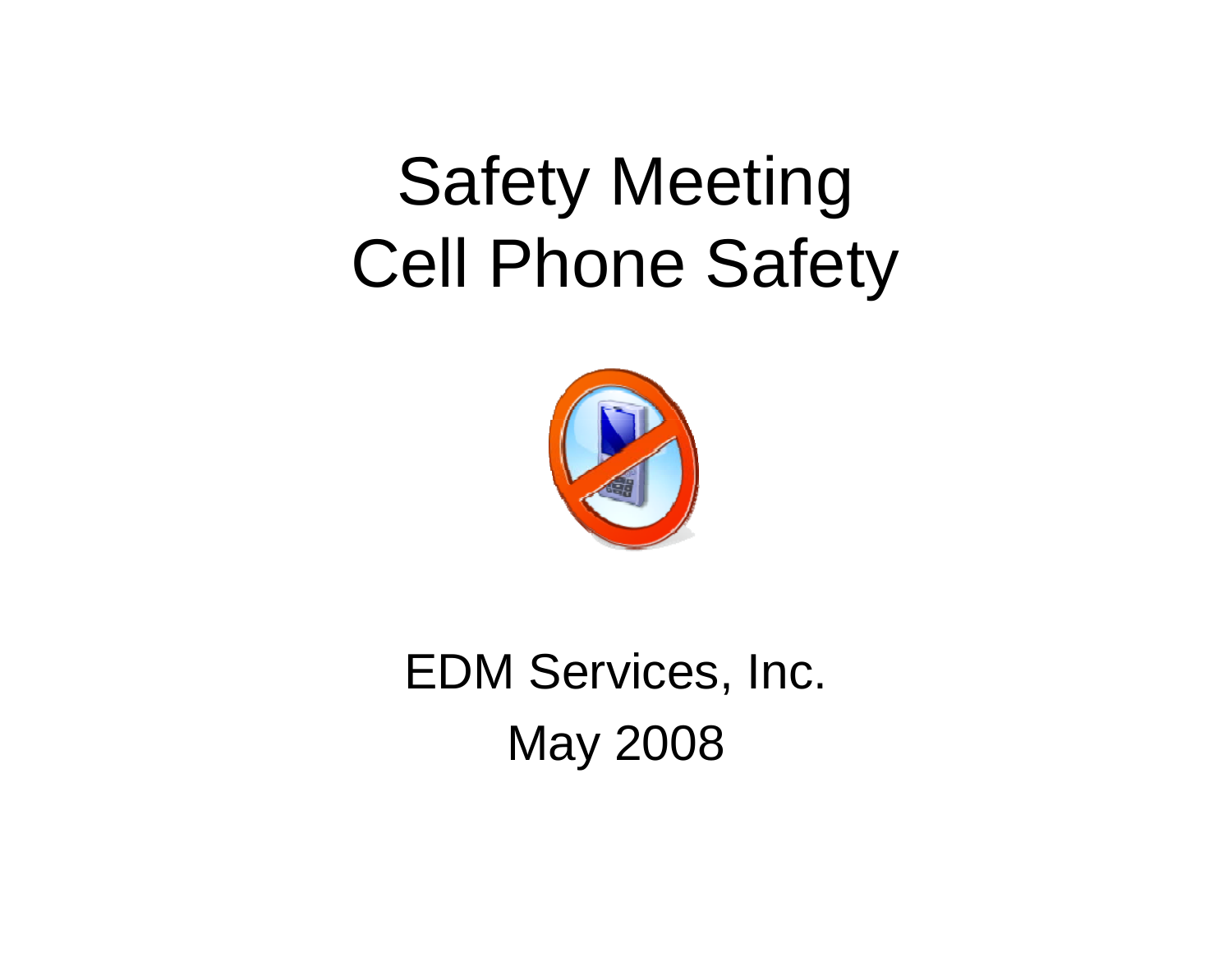### **Wireless Telephone Laws FAQ's**

### **Two new laws dealing with the use of wireless telephones while driving go into effect July 1, 2008.**

#### **Q: When do the new wireless telephone laws take effect?**

A: The new laws take effect July 1, 2008.

#### **Q: What is the difference between the two laws?**

A: The first prohibits all drivers from using a handheld wireless telephone while operating a motor vehicle, (Vehicle Code (VC) §23123). Motorists 18 and over may use a "hands-free device." Drivers under the age of 18 may NOT use a wireless telephone or hands-free device while operating a motor vehicle (VC §23124).

#### **Q: What if I need to use my telephone during an emergency, and I do not have a "handsfree" device?**

A: The law allows a driver to use a wireless telephone to make emergency calls to a law enforcement agency, a medical provider, the fire department, or other emergency services agency

#### **Q: What are the fines(s) if I'm convicted?**

A: The base fine for the FIRST offense is \$20 and \$50 for subsequent convictions. With the addition of penalty assessments, the fines can be more than triple the base fine amount.

#### **Q: Will I receive a point on my driver license if I'm convicted for a violation of the wireless telephone law?**

A: No. The violation is a reportable offense, however, DMV will not assign a violation point.

#### **Q: Will the conviction appear on my driving record?**

A: Yes, but the violation point will not be added.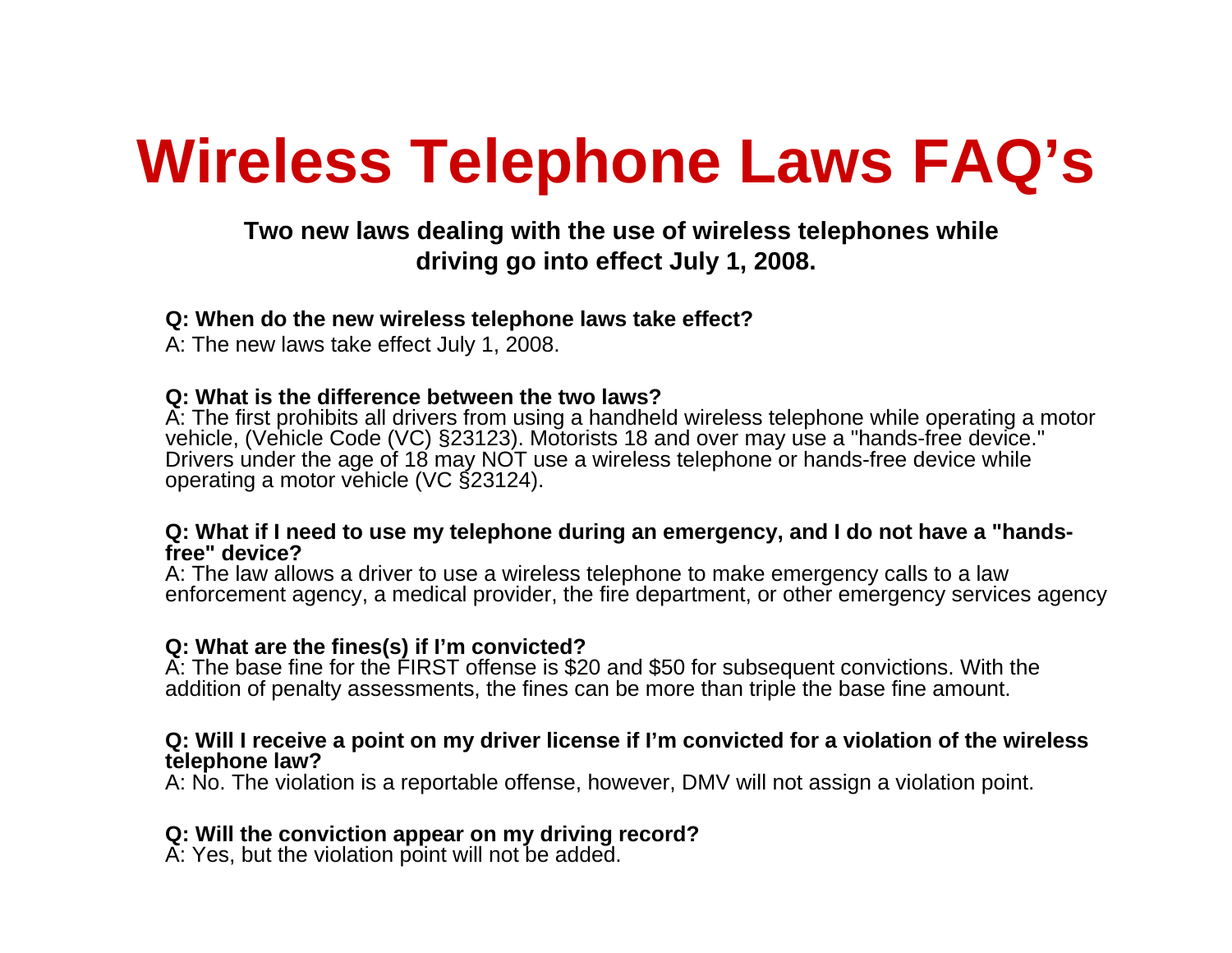



**Q: Will there be a grace period when motorists will only get a warning?**

A: No. The law becomes effective July 1, 2008. Whether a citation is issued is always at the discretion of the officer based upon his or her determination of the most appropriate remedy for the situation.

#### **Q: Are passengers affected by this law?**

A: No. This law only applies to the person driving a motor vehicle.

**Q: Do these laws apply to out-of-state drivers whose home states do not have such laws?** A: Yes.

#### **Q: Can I be pulled over by a law enforcement officer for using my handheld wireless telephone?**

A: Yes. A law enforcement officer can pull you over just for this infraction.

#### **Q: What if my phone has a push-to-talk feature, can I use that?**

A: No. The law does provide an exception for those operating a commercial motor truck or truck tractor (excluding pickups), implements of husbandry, farm vehicle or tow truck, to use a two-way radio operated by a "push-to-talk" feature. However, a push-to-talk feature attached to a handsfree ear piece or other hands-free device is acceptable.

#### **Q: What other exceptions are there?**

A: Operators of an authorized emergency vehicle during the course of employment are exempt, as are those motorists operating a vehicle on private property.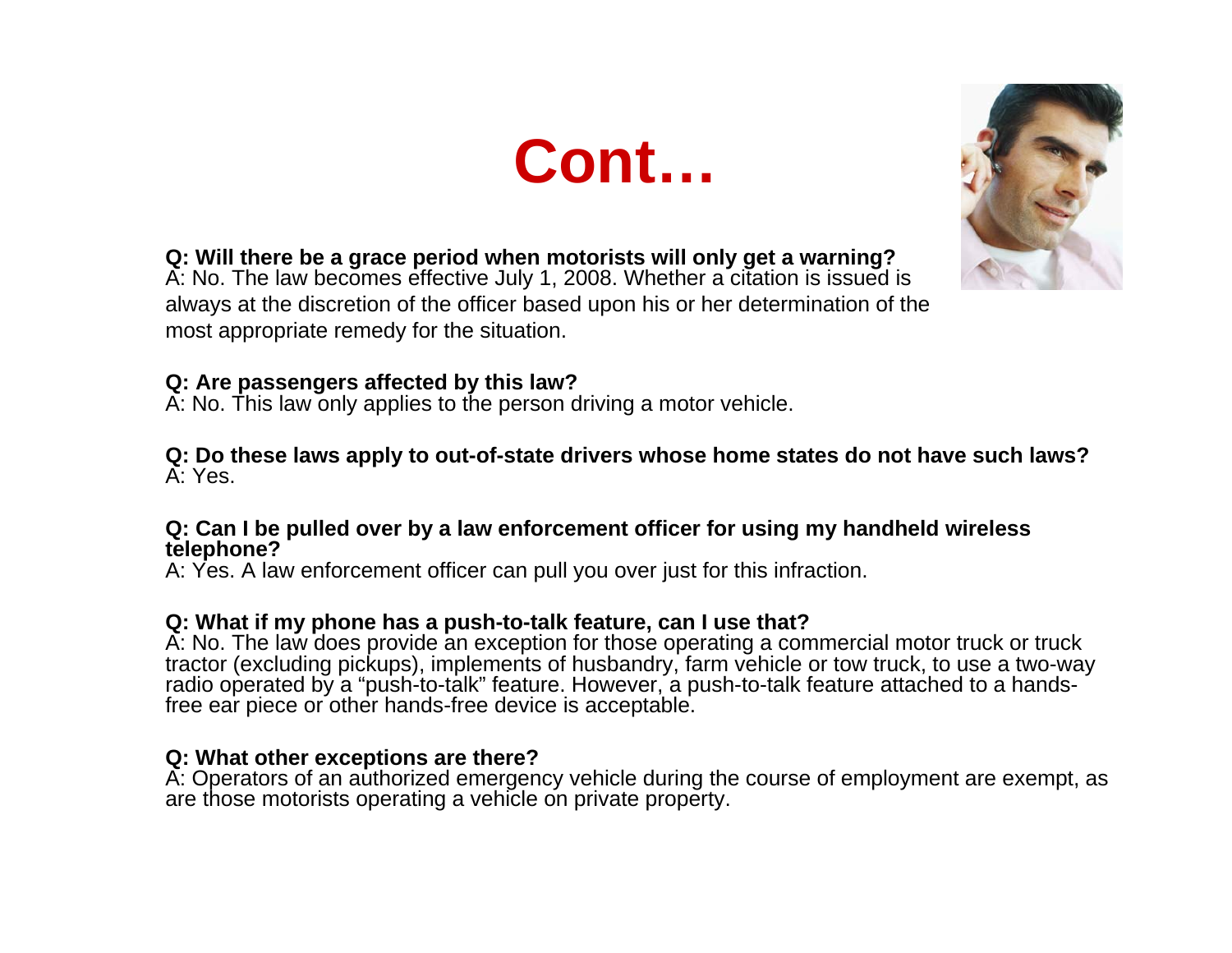## *DRIVERS 18 AND OVER*

**Drivers 18 and over will be allowed to use a "hands-free" device to talk on their wireless telephone while driving. The following FAQs apply to those motorists 18 and over.**



**Q: Does the new "hands-free" law prohibit you from dialing a wireless telephone while driving or just talking on it?**

A: The new law does not prohibit dialing, but drivers are strongly urged not to dial while driving.

**Q: Will it be legal to use a Bluetooth or other earpiece?**

A: Yes, however you cannot have BOTH ears covered.

**Q: Does the new "hands-free" law allow you to use the speaker phone function of your wireless telephone while driving?**  A: Yes.

**Q: Does the new "hands-free" law allow drivers 18 and over to text message while driving?** A: The law does not specifically prohibit that, but an officer can pull over and issue a citation to a driver of any age if, in the officer's opinion, the driver was distracted and not operating the vehicle safely. Sending text messages while driving is unsafe at any speed and is strongly discouraged.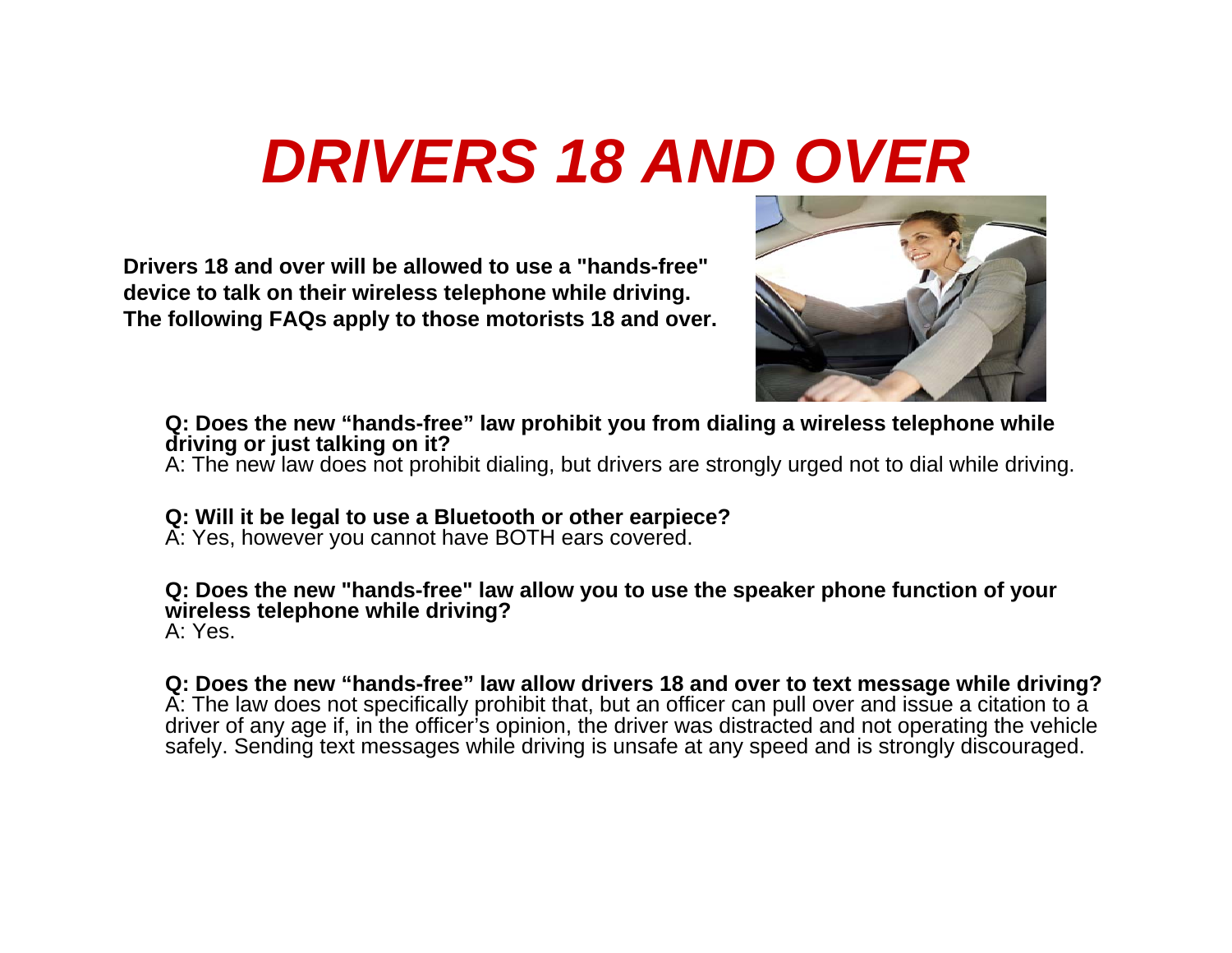### *DRIVERS UNDER 18*

#### **Q: Am I allowed to use my wireless telephone "hands-free?**"

A: No. Drivers under the age of 18 may not use a wireless telephone, pager, laptop or any other electronic communication or mobile services device to speak or text while driving in any manner, even "hands-free." EXCEPTION: Permitted in emergency situations to call police, fire or medical authorities (VC §23124).

#### **Q: Why is the law stricter for provisional drivers?**

A: Statistics show that teen drivers are more likely than older drivers to be involved in crashes because they lack driving experience and tend to take greater risks. Teen drivers are vulnerable to driving distractions such as talking with passengers, eating or drinking, and talking or texting on wireless devices, which increase the chance of getting involved in serious vehicle crashes.

#### **Q: Can my parents give me permission to allow me to use my wireless telephone while driving?**

A: No. The only exception is an emergency situation that requires you to call a law enforcement agency, a health care provider, the fire department or other emergency agency entity.

#### **Q: Does the law apply to me if I'm an emancipated minor?**

A: Yes. The restriction applies to all licensed drivers who are under the age of 18.

#### **Q: If I have my parent(s) or someone age 25 years or older in the car with me, may I use my wireless telephone while driving?**

A: No. You may only use your wireless telephone in an emergency situation.